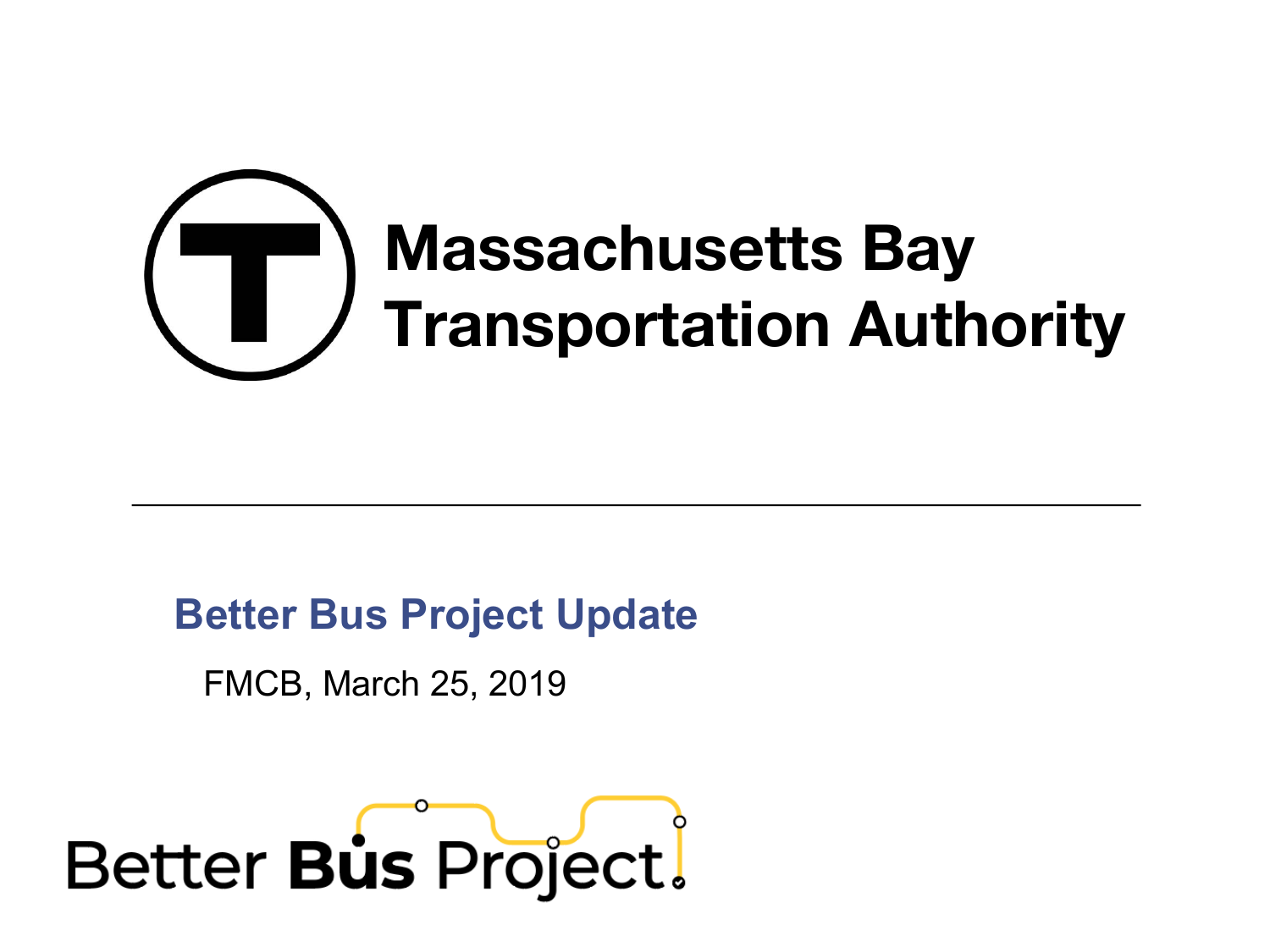

## **Better Bus Project Process Map: Update**

|                         | <b>Continuous</b><br><b>Change</b>                                                                                                                                                                                                                                                                                                                         | <b>Analysis</b>                                                                                                                                                                                                                                                 | <b>Proposed</b><br>Near-term<br><b>Changes</b>                                                                                                                                                                                                                                                                                                                      | <b>Multi-year</b><br><b>Investment</b><br><b>Strategy</b>                                                                                                                                                                                                                                   | <b>Future</b><br><b>Network</b><br><b>Redesign</b>                |
|-------------------------|------------------------------------------------------------------------------------------------------------------------------------------------------------------------------------------------------------------------------------------------------------------------------------------------------------------------------------------------------------|-----------------------------------------------------------------------------------------------------------------------------------------------------------------------------------------------------------------------------------------------------------------|---------------------------------------------------------------------------------------------------------------------------------------------------------------------------------------------------------------------------------------------------------------------------------------------------------------------------------------------------------------------|---------------------------------------------------------------------------------------------------------------------------------------------------------------------------------------------------------------------------------------------------------------------------------------------|-------------------------------------------------------------------|
|                         | Phase 1                                                                                                                                                                                                                                                                                                                                                    | <b>Phase 2</b>                                                                                                                                                                                                                                                  | Phase 3                                                                                                                                                                                                                                                                                                                                                             | Phase 4                                                                                                                                                                                                                                                                                     | Phase 5                                                           |
| <b>Products/Actions</b> | $\checkmark$ Early Morning<br>Pilot<br>$\checkmark$ Late Night Pilot<br>$\checkmark$ SL3 Service<br>Expansion<br>$\checkmark$ Dedicated Bus<br>Lanes<br>$\checkmark$ Transit Signal<br>Prioritization<br>$\checkmark$ Signal<br>Optimization<br>$\checkmark$ Addition<br><b>Resources</b><br><b>Dropped Trip</b><br><b>Task Force</b><br>✓ Quarterly Goals | $\checkmark$ 1 <sup>nd</sup> Round<br>Public/<br>Stakeholder/Ope<br>rator Outreach<br>$\checkmark$ Review existing<br>service<br>$\checkmark$ Jan 28: Release<br>State of the<br><b>System Report</b><br>$\checkmark$ Jan 28: Release<br><b>Market Analysis</b> | $\checkmark$ Ongoing:<br>Municipal and<br><b>State Officials</b><br>Outreach<br>$\checkmark$ Jan 28: Release<br>near-term service<br>proposals<br>$\checkmark$ Jan 28 to Mar 13:<br>2 <sup>nd</sup> Round Public/<br>Stakeholder<br>Outreach<br>• Apr: FMCB Vote:<br>Go/No-Go<br>· Early-May: Build<br>new schedules &<br>routes<br>• Fall: Begin<br>implementation | $\checkmark$ Jan 28: Release<br><b>Route Profiles</b><br>$\checkmark$ Feb 25: Discuss<br>Multi-year<br>Investment<br>Strategies for<br><b>FY20</b><br>$\checkmark$ Mar: Finalize<br>FY20 resource<br>request<br>• Apr: Selection of<br>FY20 investment<br>level by the FMCB<br><b>Board</b> | $\sqrt{ }$ Nov: RFP posted<br>Mar: Consultant<br>award (on track) |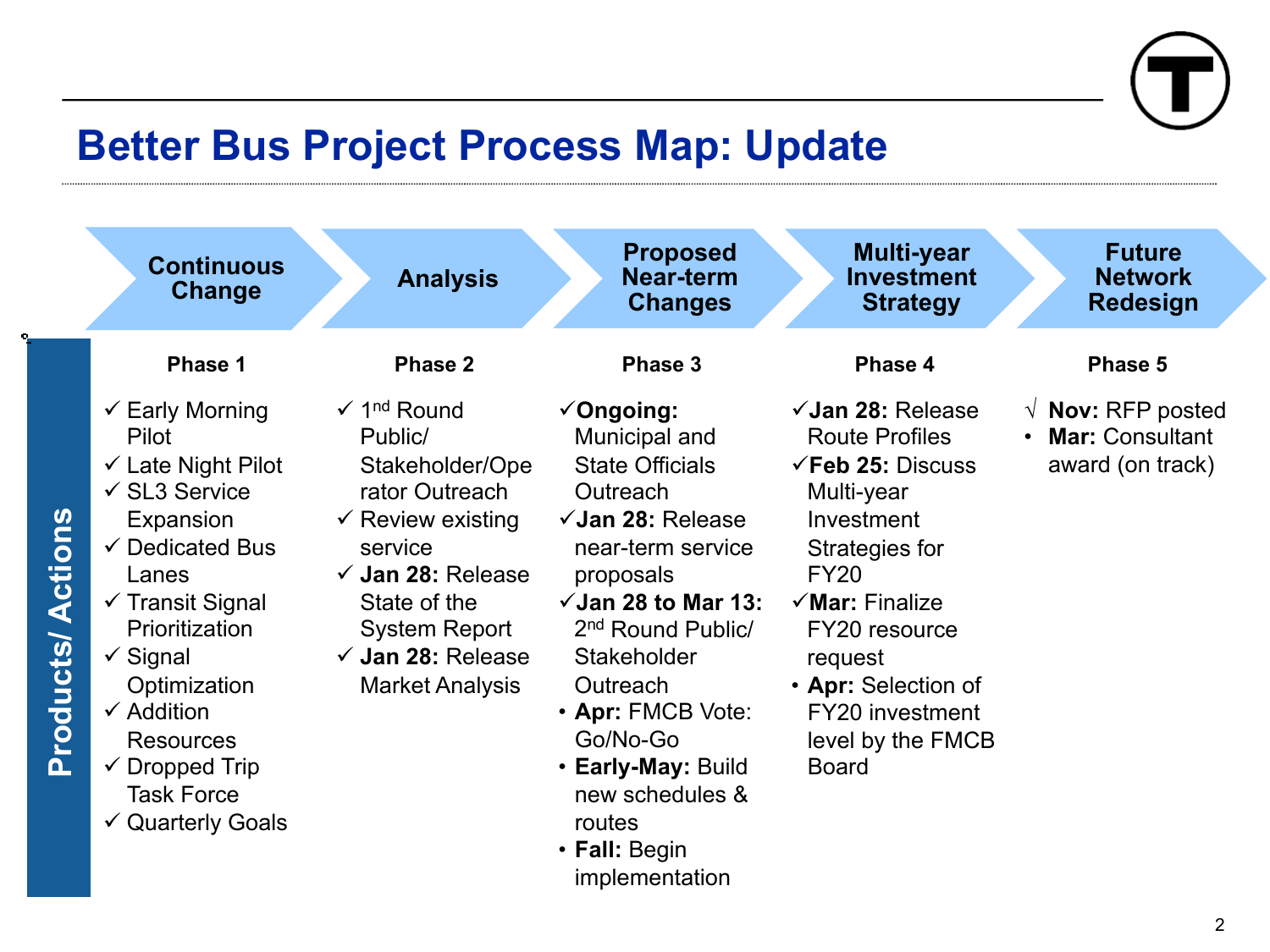

## **Executive Summary**

- • Completed 6 weeks of public engagement for near-term proposals:
	- > 2,500 in-person interactions across ~75 meetings / briefings
	- >3,500 discrete comments for 47 near-term proposals
- Draft Equity analysis completed as of 3/20 and internal review with Systemwide Accessibility
- Team is now reviewing all feedback and developing final recommendation on which proposals to be implemented based on feedback
- • Proposals will then be finalized and sequenced for implementation based on downstream dependencies
- • Goal of today is to review preliminary feedback with Board in anticipation of early April vote (pending finalized Equity analysis)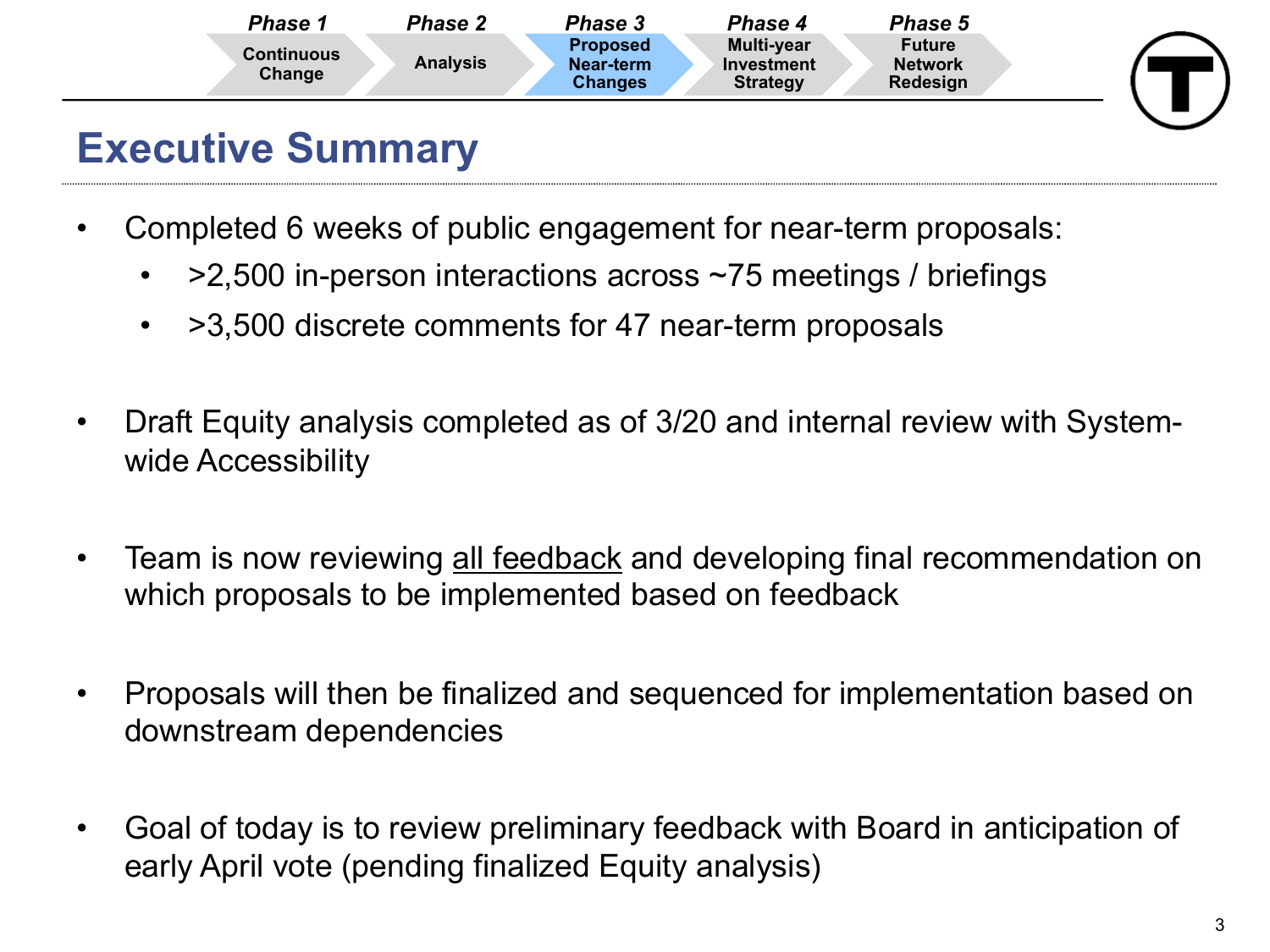| Phase 1                     | <b>Phase 2</b>  | <b>Phase 3</b>                                 | Phase 4                                                   | Phase 5                                     |  |
|-----------------------------|-----------------|------------------------------------------------|-----------------------------------------------------------|---------------------------------------------|--|
| <b>Continuous</b><br>Change | <b>Analysis</b> | <b>Proposed</b><br>Near-term<br><b>Changes</b> | <b>Multi-year</b><br><b>Investment</b><br><b>Strategy</b> | <b>Future</b><br><b>Network</b><br>Redesign |  |
|                             |                 |                                                |                                                           |                                             |  |

## **Outreach since January 28**

**Between Open Houses, Street Teams and MBTA Community Meetings, staff had over 2,500 in-person interactions** 

| Type of Event              | <b>Number of Meetings</b> |
|----------------------------|---------------------------|
| <b>Community Meetings</b>  | 8                         |
| Open Houses (at stations)  |                           |
| Street Teams (at stations) | 6                         |
| <b>Briefings</b>           |                           |

#### **Online Feedback**

| Type of Feedback            | Number of Comments |
|-----------------------------|--------------------|
| <b>Online Feedback Form</b> | 2,854              |
| <b>Emails/Letters</b>       | 284                |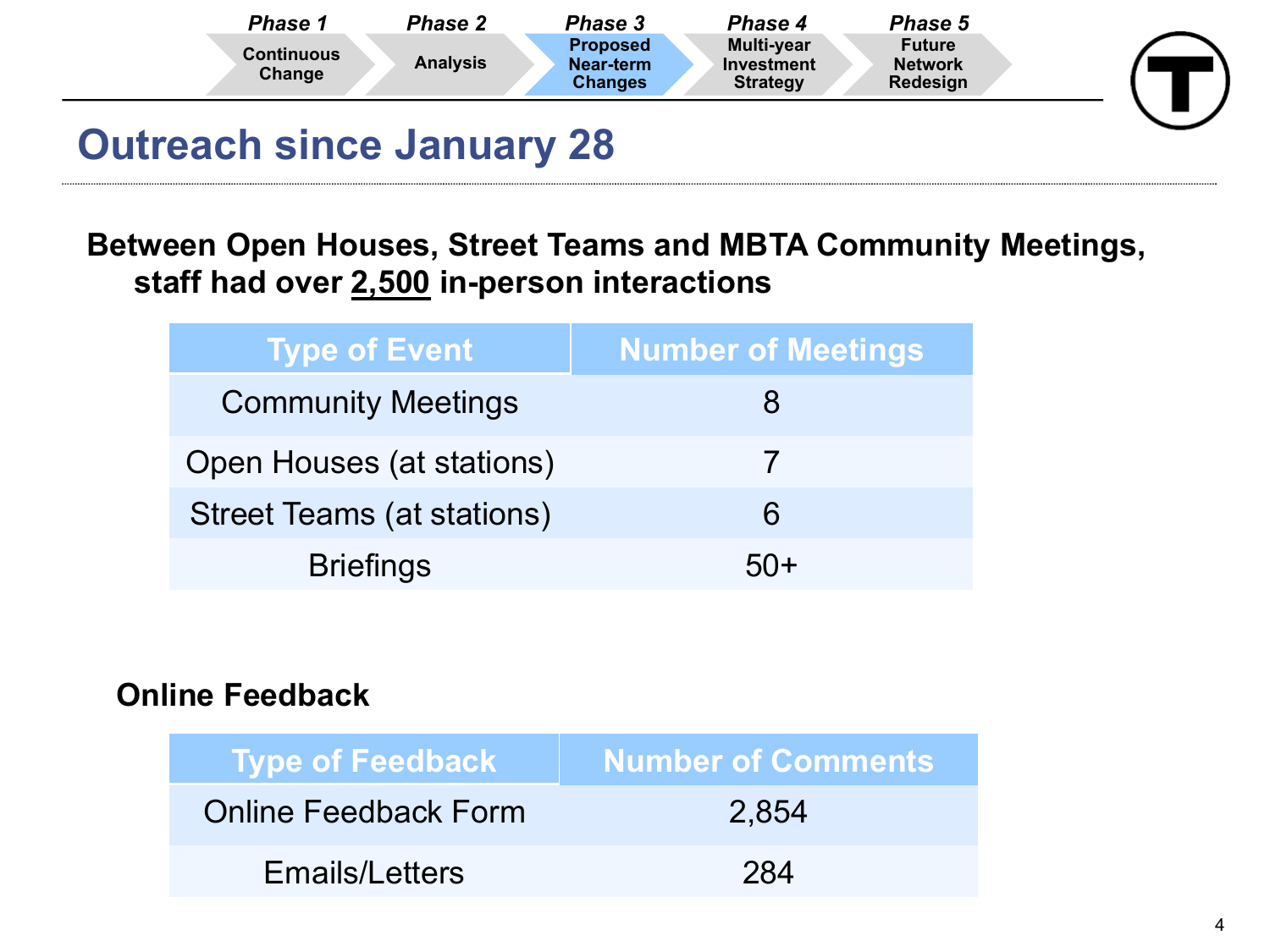

#### **Feedback Analysis of Near-Term Proposals - Overview**

- • In addition to accepting general comments, the MBTA asked stakeholders to complete forms both online or in-person about the 47 proposals
- • Individuals were asked to rate their level of support for each proposal on a 5 point scale – from "strongly support" (5) to "strongly oppose" (1)
- Results: ~30 proposals were rated neutral or higher

| nooo ?<br>$100\%$<br><b>Survey Completion</b><br>$0\%$<br>100%<br>Massachusetts Bay<br>Transportation Authority |  |  |  |  |  |
|-----------------------------------------------------------------------------------------------------------------|--|--|--|--|--|
| English                                                                                                         |  |  |  |  |  |
| Do you support this proposal?                                                                                   |  |  |  |  |  |
| SL <sub>2</sub><br>Í                                                                                            |  |  |  |  |  |
| Strongly support                                                                                                |  |  |  |  |  |
| Somewhat support                                                                                                |  |  |  |  |  |
| Neutral                                                                                                         |  |  |  |  |  |
| Somewhat oppose                                                                                                 |  |  |  |  |  |
| Strongly oppose                                                                                                 |  |  |  |  |  |
|                                                                                                                 |  |  |  |  |  |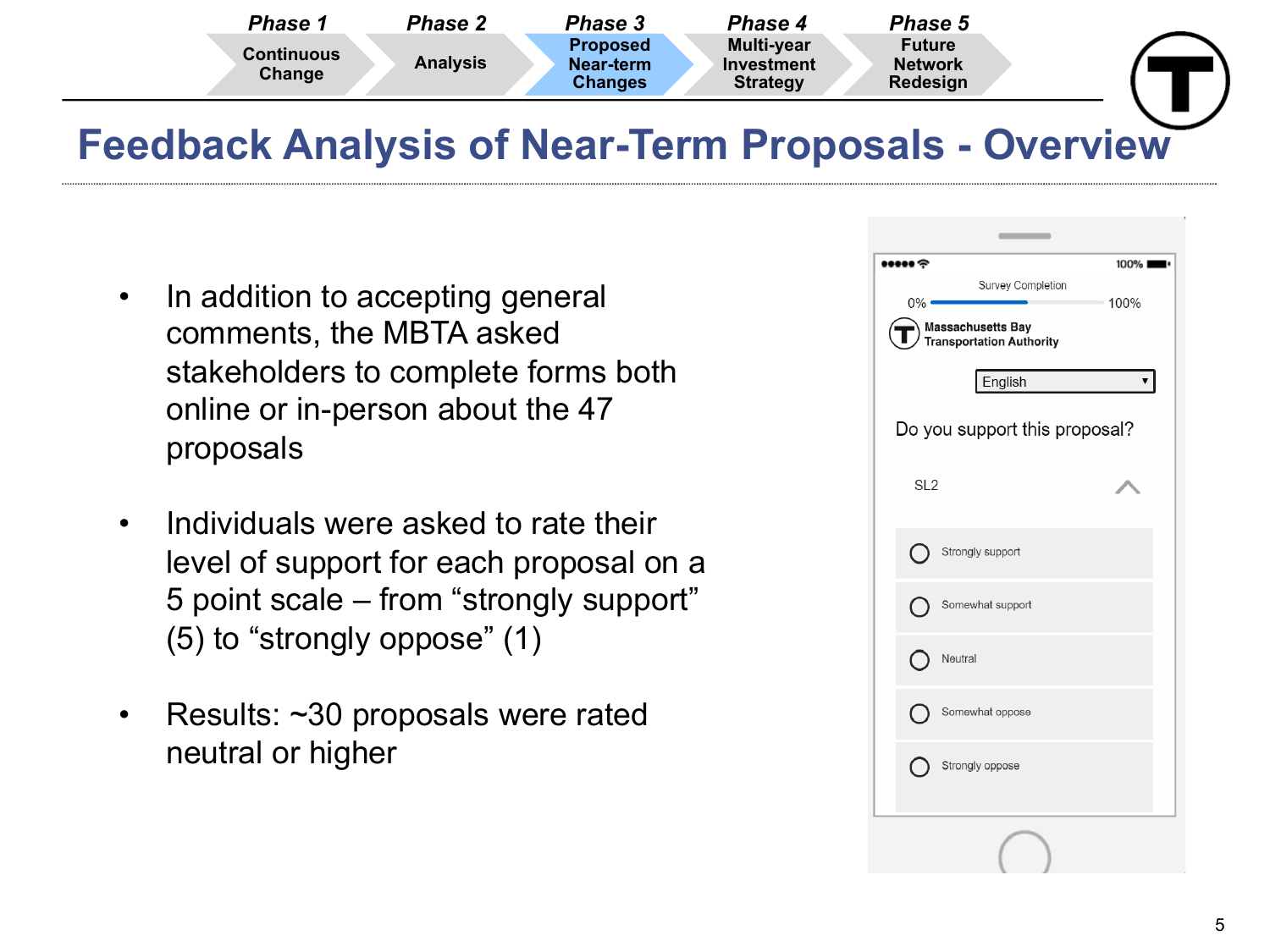| Phase 1                     | Phase 2         | <b>Phase 3</b>                                 | Phase 4                                            | Phase 5                                     |  |
|-----------------------------|-----------------|------------------------------------------------|----------------------------------------------------|---------------------------------------------|--|
| <b>Continuous</b><br>Change | <b>Analysis</b> | <b>Proposed</b><br>Near-term<br><b>Changes</b> | <b>Multi-year</b><br>Investment<br><b>Strategy</b> | <b>Future</b><br><b>Network</b><br>Redesign |  |
|                             |                 |                                                |                                                    |                                             |  |

### **Over 3,500 discrete comments / ratings on proposals**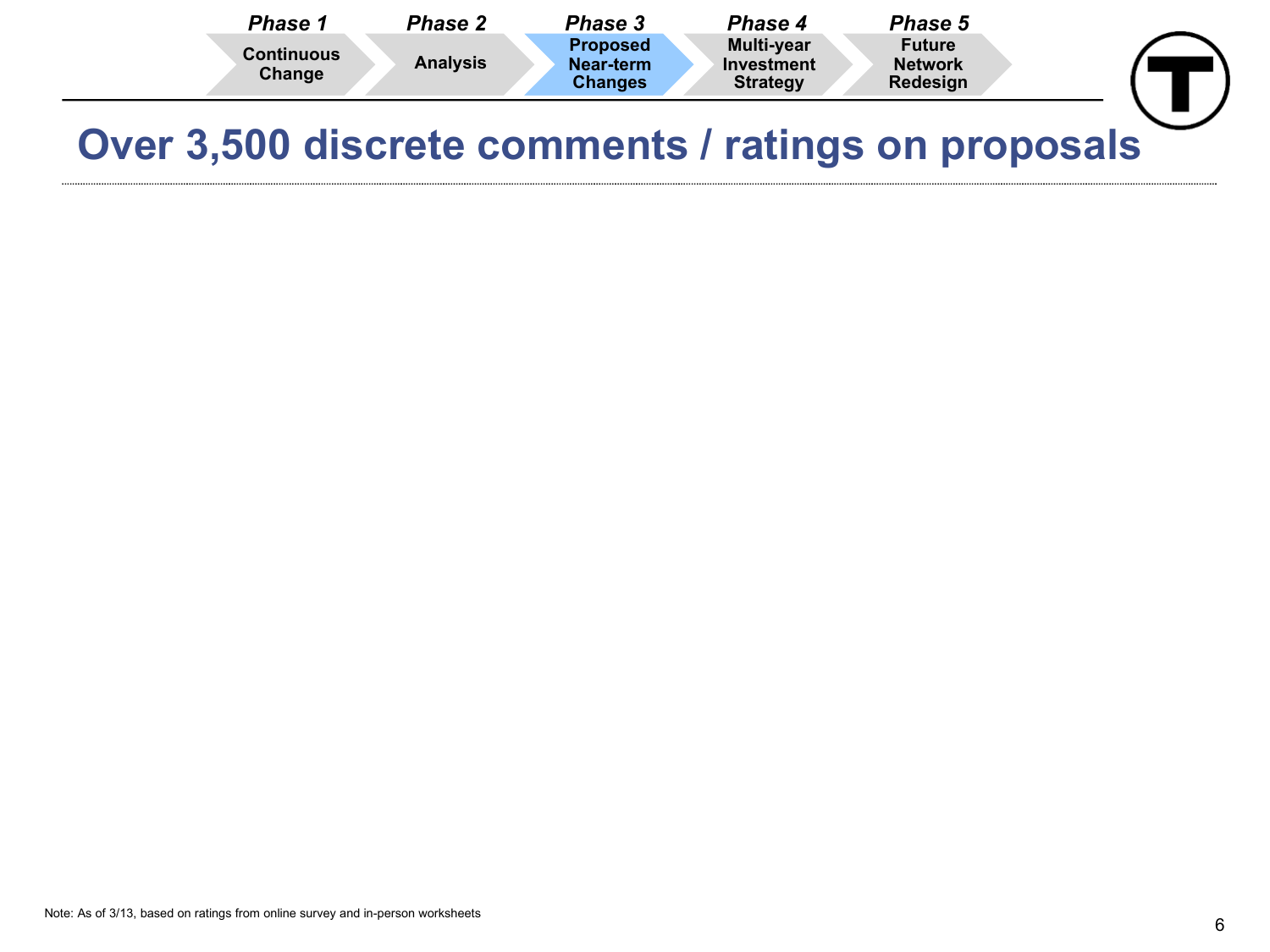

# **Reviewing Feedback Using Screening Principles**

- • Staff screening all open-ended comments for all 47 route proposals to understand feedback and form a recommendation, using following principles:
	- Net positive feedback (average score as well as distribution)
	- Ridership representation (ratio of commenters to route riders)
	- Safety considerations
	- Accessibility considerations
	- Loss of direct service
	- Equity and populations affected



 Each proposal evaluated along multiple criteria – feedback rating not taken alone without other considerations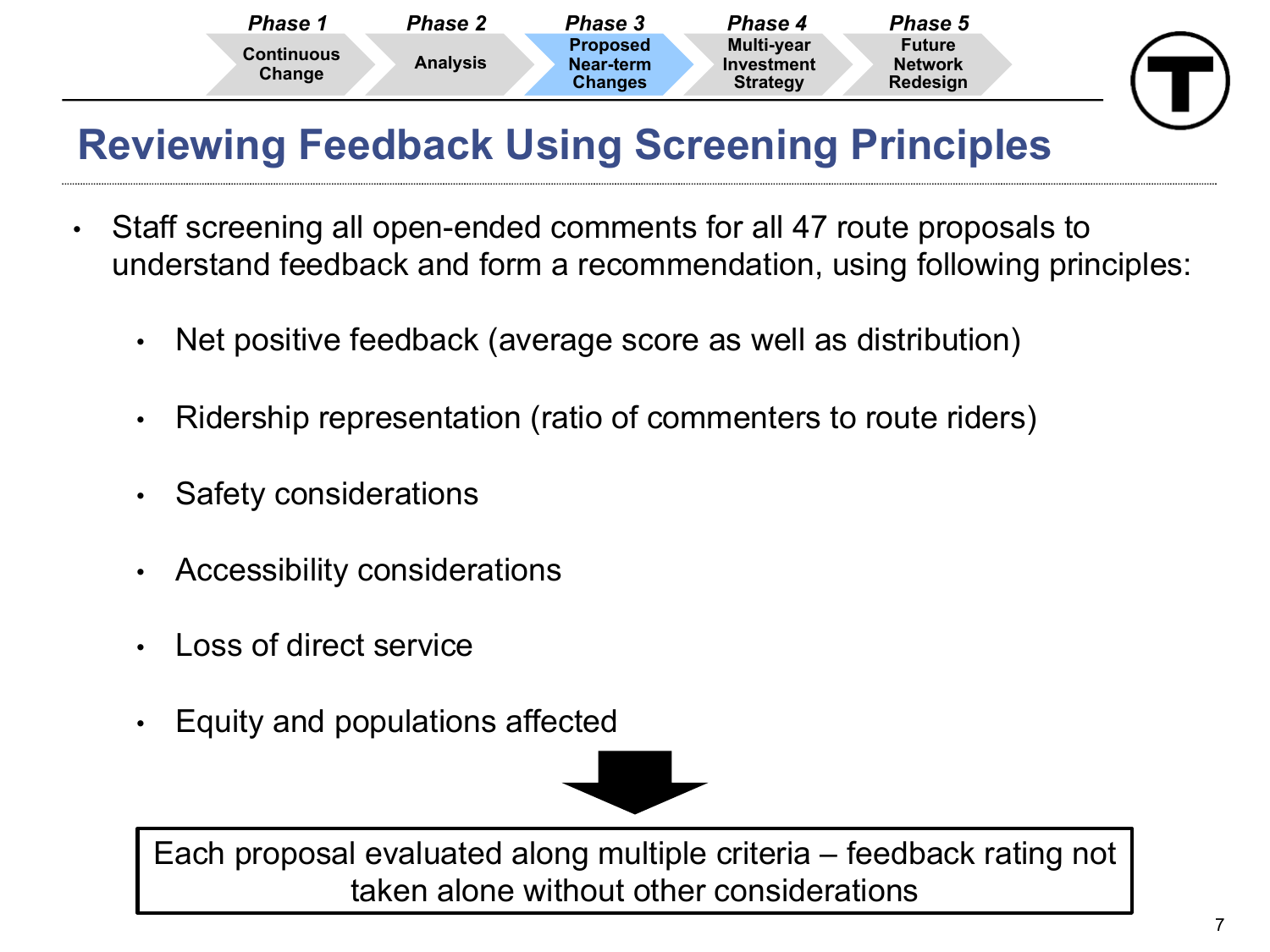

## **Example Feedback from Public Engagement**

- Maintain busway access as much as possible
- • Ensure accessibility is not lost, but either met or improved
- • In favor of additional connectivity or longer service, but not always at trade-off of less frequency
- • Changes to be considered in awareness of key construction projects, school closures, housing developments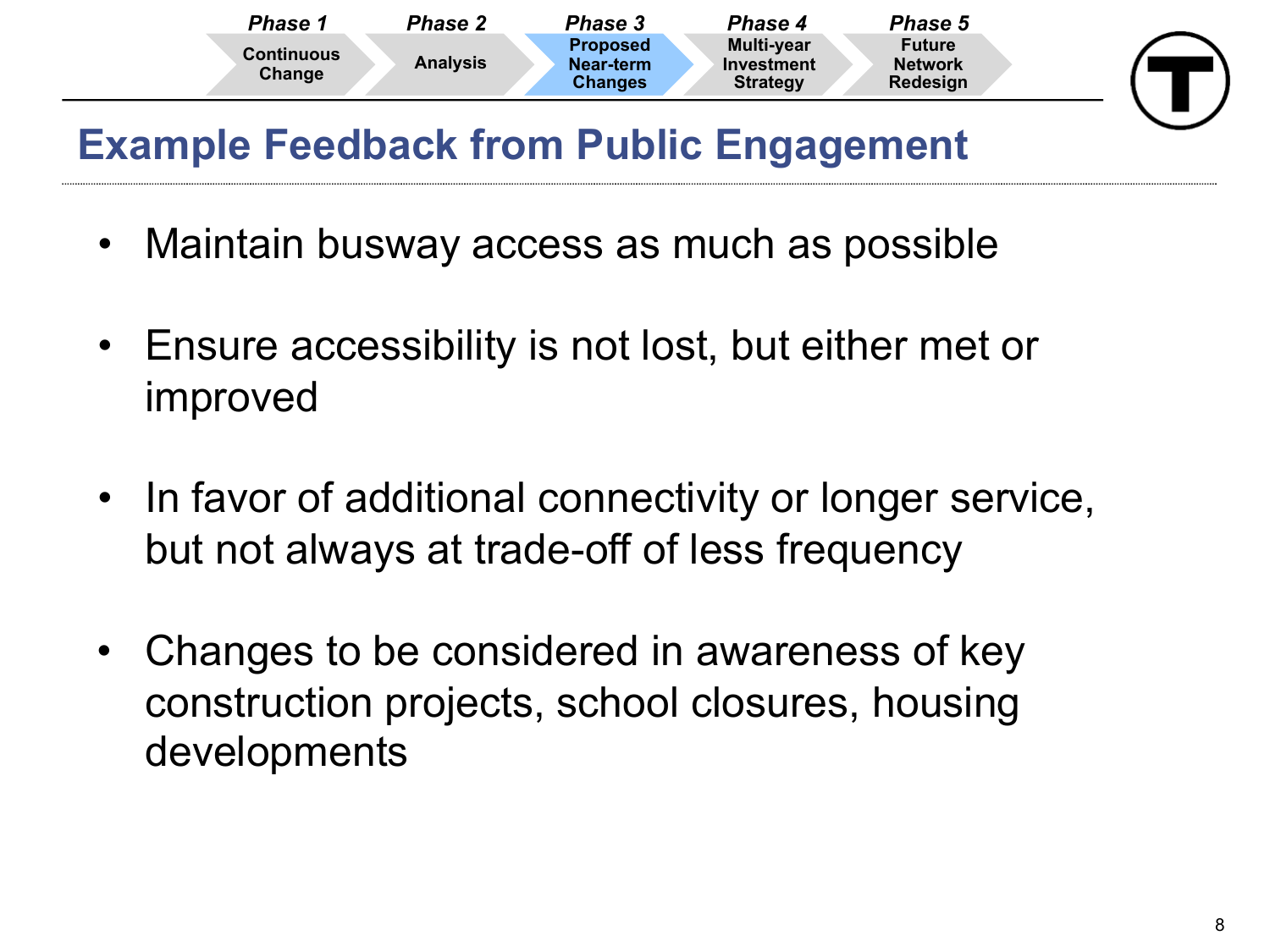

#### **Preliminary Analysis – Deeper Analysis Underway**